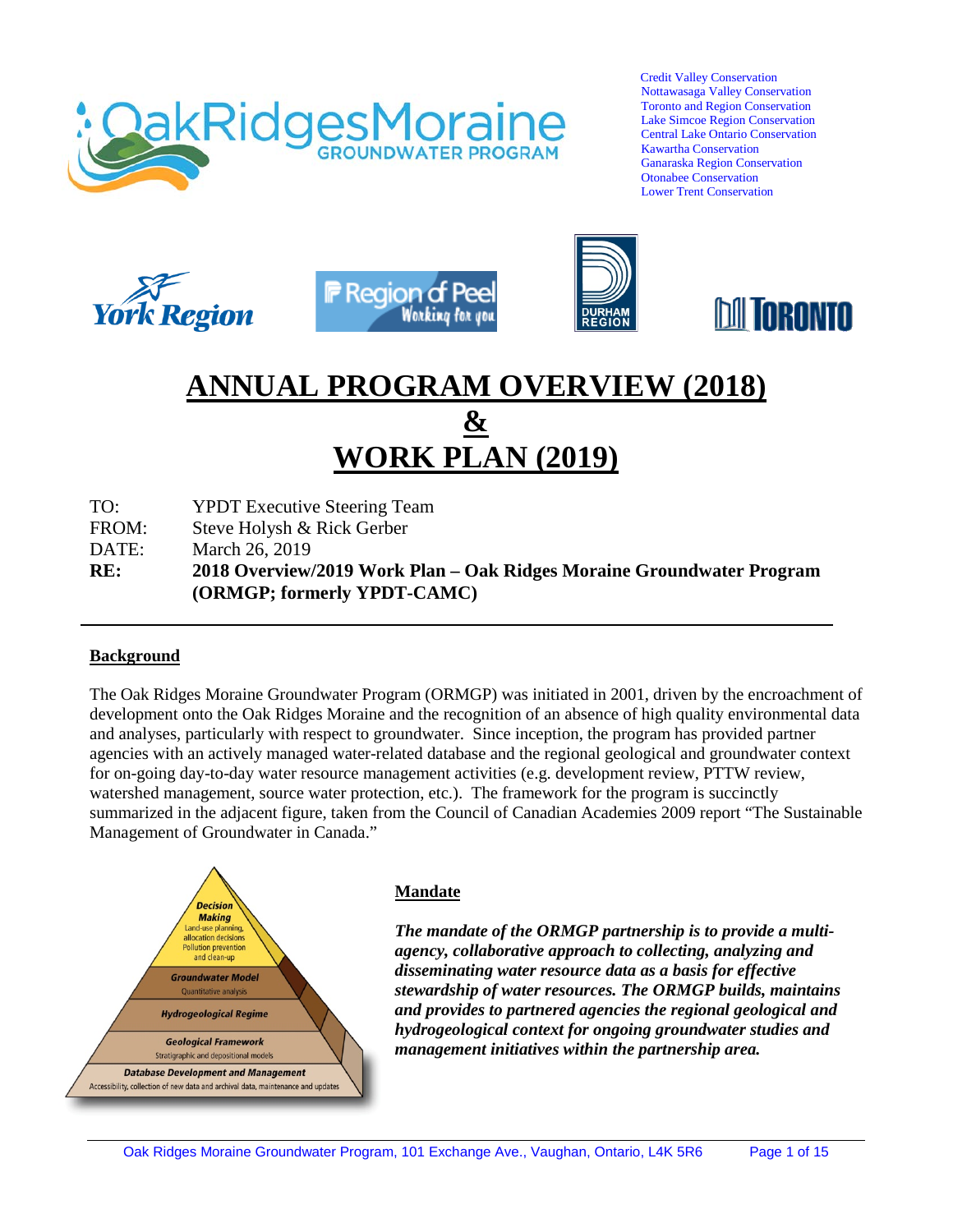*As such the program will:* 

- *Build and maintain a master database of water-related information that is accessible to all partner agencies;*
- *Build and maintain a digital geological construction of the subsurface layers that is accessible to all partner agencies;*
- *Build and maintain numerical groundwater flow models that can be used to address any number of issues that arise at any of the partner agencies;*
- *Coordinate and lead investigations that will acquire new field data that will strategically infill key data gaps;*
- *Provide technical support to Drinking Water Source Protection teams to ensure that interpretations used in source protection technical work are consistent with the regional understanding;*
- *Provide technical support to planning authorities to ensure that Official Plan policies are developed in a manner which makes them consistent with up to date groundwater science as derived from the project;*
- *Provide technical support to all partnered agencies for addressing other Provincial legislation.*

Further information regarding the program can be found at oakridgeswater.ca.



Program area - Note that for data management purposes the program area comprises the entirety of three Source Water Protection (SWP) Regions: 1) Credit Valley/Toronto and Region/Central Lake Ontario (CTC); 2) South Georgian Bay - Lake Simcoe (SGBLS); and 3) Trent Conservation Coalition (TCC). Focus of work is largely directed to the GTA municipalities (York, Peel, Durham, and Toronto) and their associated Conservation Authorities (CAs).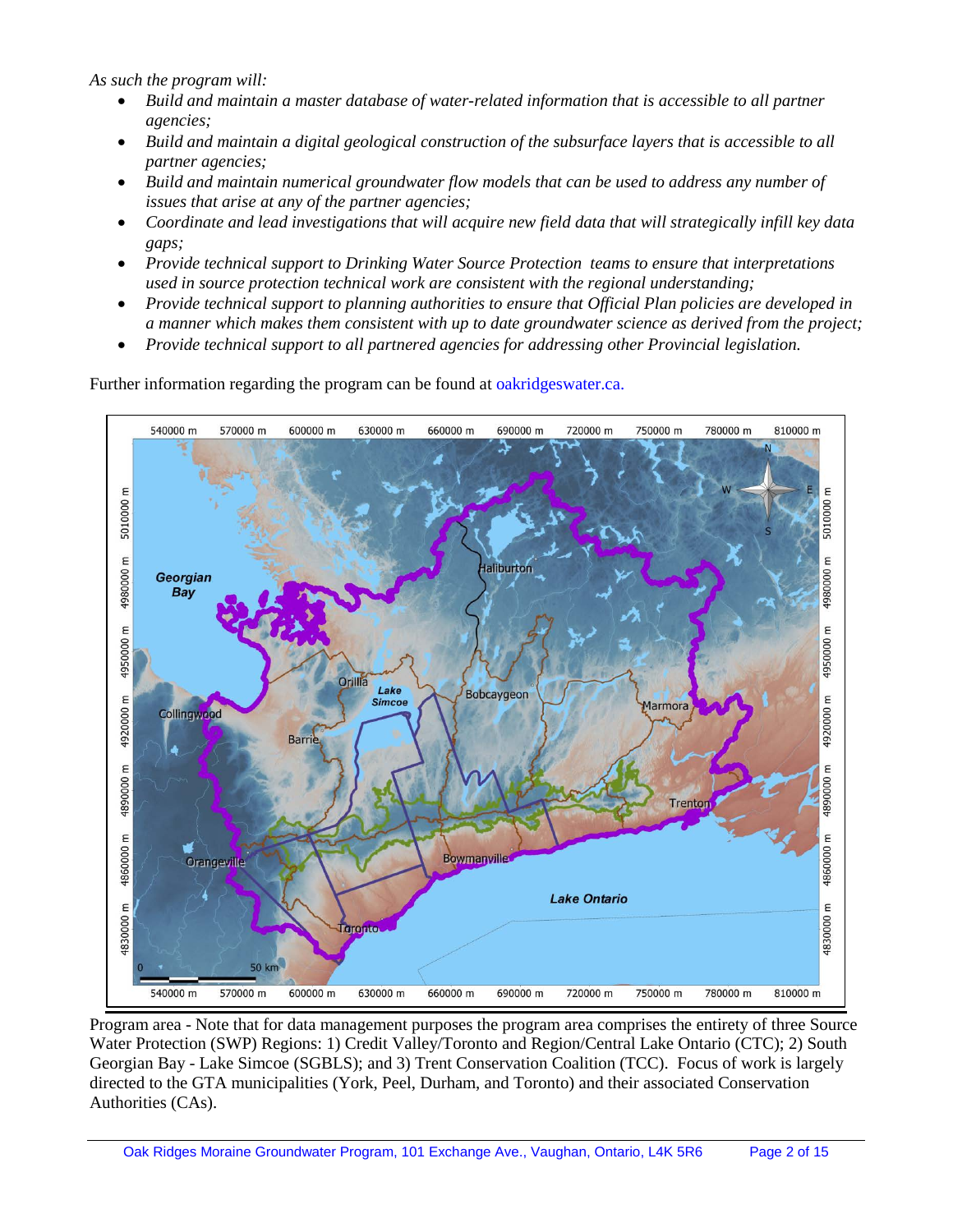# **Review – 2018 Highlights**

# **1. Database**

added this year  $-18,500$  boreholes; 1,700 reports; 31 million temporal records; link to benthic/fisheries data;

incorporation of additional streamflow and climate statistics/graphs/analyses based on regularly updated data;

• incorporation of scripts to regularly update streamflow and climate data within the database;

• correction and consolidation of elevation data;

sharing of data with consultants via the program website.

# **2. Analysis & Modelling**

- mapping of potential problematic groundwater areas in Richmond Hill;
- in cooperation with GSC, journal paper published that summarizes geology and nearly 70 years of hydrogeology of Yonge Street Aquifer;
- the proof of concept for utilizing numerical models developed through source protection planning for alternate purposes, was advanced through TRCA ESGRA and Carruthers numerical modelling contributions;



• contributions to Terms of Reference for Durham and Peel Region modelling update studies;

# **3. Other**

• enhancements to mapping section of website [\(oakridgeswater.ca\)](http://www.oakridgeswater.ca/); established collaborative partnerships with 7 consultant firms;



• contribution to City of Toronto GW strategy including presentation of program website to development community (BILD) noting its potential to save costs [\(oakridgeswater.ca\)](http://www.oakridgeswater.ca/);

• technical collaboration with various agencies including MECP; GSC; OGS; Hydro One; Richmond Hill; Municipality of Clarington; Univ. of Waterloo; Univ. of Guelph;

• Communications – invited to speak at various forums including International Joint Commission, Conservation Authority Collaborative Information Sessions (CACIS), Friends of the Greenbelt Foundation, Greater Golden Horseshoe CAs, GSC/OGS Open House, Ontario Water Works Association (OWWA), Michigan Department of Natural Resources, IAH-CNC, Univ. of Toronto.

## **4. Budget**

• Program delivered within available funds - no planned increase for 2019;

| <b>Program Component</b>         | 2018      |  |
|----------------------------------|-----------|--|
| Staff Costs (Wages $+$ Benefits) | \$659,500 |  |
| Office $Costs + Disbursements$   | \$52,300  |  |
| Computer + Software              | \$35,500  |  |
| Consultant/Services              | \$21,200  |  |
| Administration                   | \$16,500  |  |
| <b>Total</b>                     | \$785,000 |  |



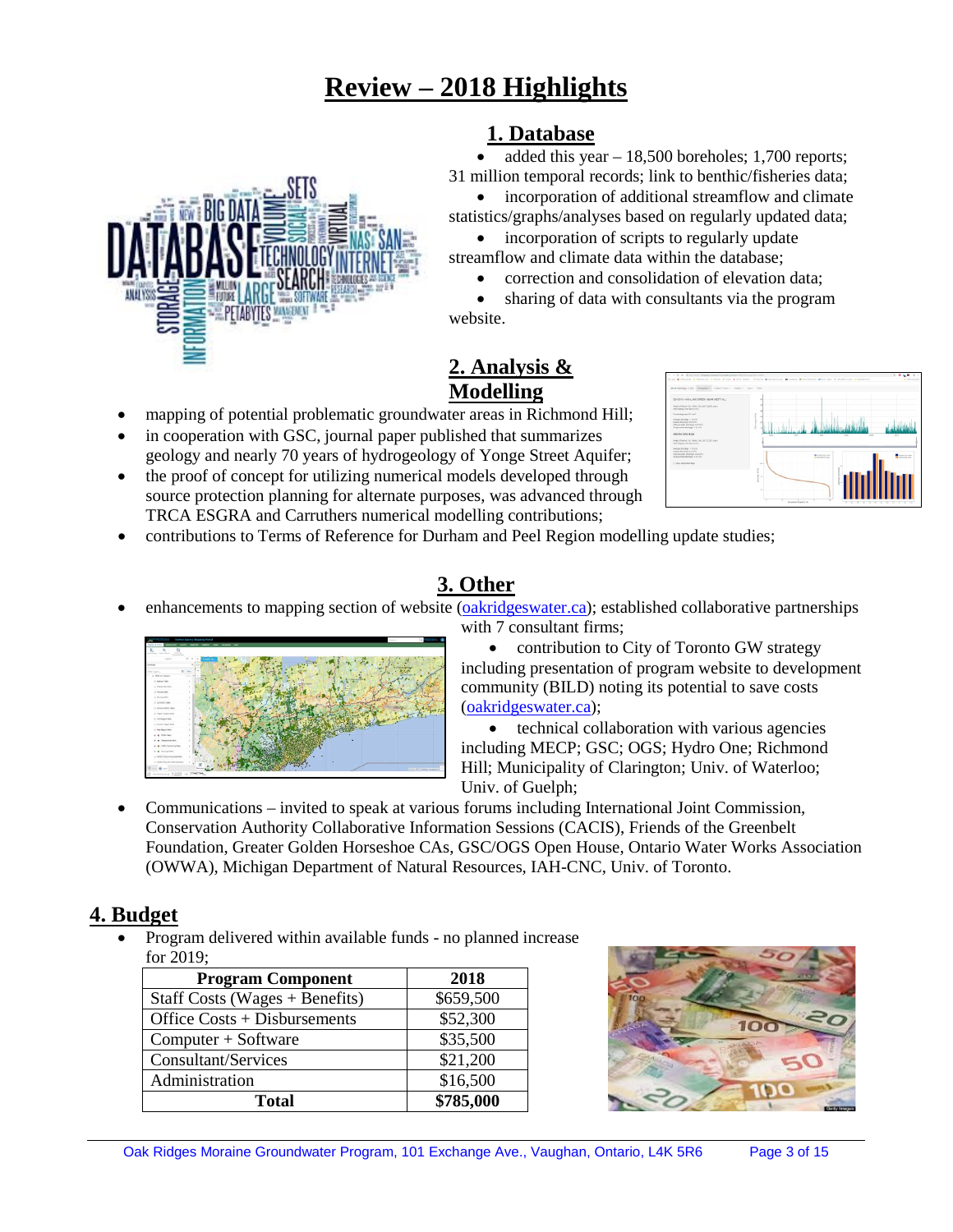# **Review – 2018 (Detailed Summary)**

The following provides a more detailed overview of activities undertaken through the Oak Ridges Moraine Groundwater Program through 2018.

# **1. DATABASE**

Through 2018 the program's database structure remained fairly stable with only a few small changes required to move things forward. The database was refined and improved through 2018 with continued use of SQL 2016 to facilitate database management. As in previous years, the discussion of database issues has been broken into four categories: Additions; Corrections; Accessibility and Software/Hardware Management.

### **1a Additions**

Key 2018 additions to the database included:

- An updated WWIS database was obtained in summer 2018 from the MECP and about 15,500 new well records were brought into the database – the MECP well records are up-to-date as of Oct. 2017;
- New boreholes: i) compiled by City of Barrie staff; ii) compiled by York Region and Lake Simcoe CA staff; iii) West Vaughan Sewer boreholes compiled by Golder for York Region, were imported, In addition to the MECP wells, approximately 3,000 additional wells/boreholes were added in 2018;
- Approximately 1,700 new documents were brought into the library, most from the City of Toronto engineering summer student initiative;
- Import/updating of York Region and Durham Region water level and chemistry data;
- Peel Region municipal monitoring data continued to be regularly appended to the database via the Citrix platform by Peel Region staff;
- The MNRF's Oil Well records (Oil, Gas & Salt Resources Library) were updated;
- Streamflow data from TRCA was imported into the database thus enabling all of the statistical tools provided through the program website to be performed automatically on all TRCA streamflow monitoring stations;
- The Flowing Water Information System (FWIS) benthic and fisheries data that is housed at the Univ. of Waterloo was linked to the database so that it can be viewed and accessed via the program website;
- Tools were developed to maintain up-to-date climate and streamflow data within the database by automatically acquiring data from Environment and Climate Change Canada website;
- Miscellaneous well and associated data from consulting reports were brought into the database; and
- In total approximately 31 million temporal records (chemistry, water levels, stream flow, etc.) were added in 2018 – this number reflects the import of regional data, as well as the updating of climate and stream flow data from Environment and Climate Change Canada.

### **1b Corrections**

- In 2018 program staff made a concerted effort to review MECP wells with respect to discrepancy between metric and imperial units. This problem was introduced between approximately 2003 and 2008 when the provincial well record form was converted to metric, providing drillers with no option to record depths in imperial units. Many drillers were unfamiliar with metric conversions and continued populating well record forms in imperial units, these were undetected as the records were converted into digital form and imperial measurements were input as metric. The problem was resolved when the form was adjusted, allowing drillers the option to record either in metric or imperial. Many well records were corrected through 2018, although there still remains some work to do on this issue.
- A concern was found with Sitefx imported logger water level data. Upon import, the original units coming into the database via Sitefx imports were stored with units of cmap (centimetres above probe).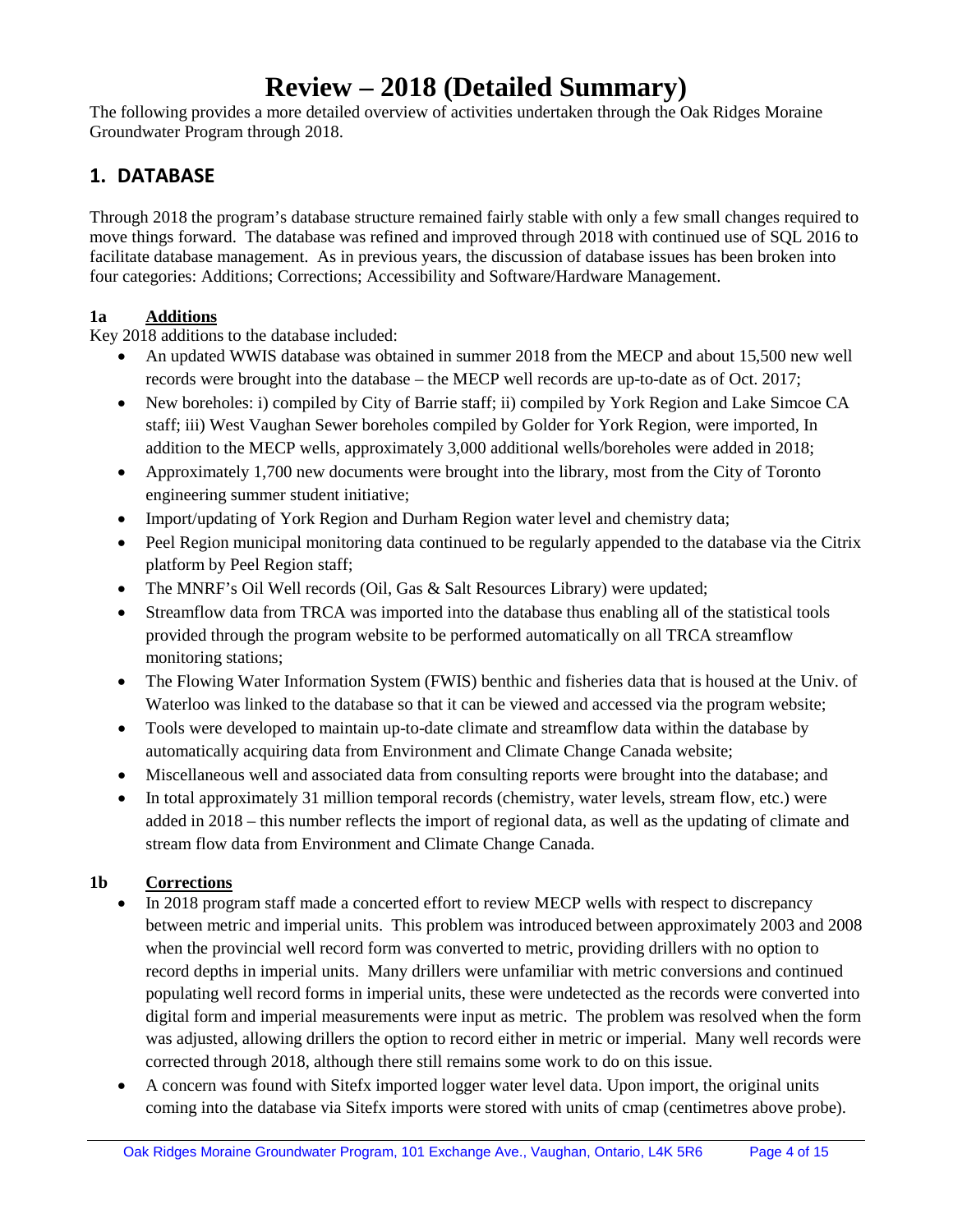If top of pipe reference elevations were adjusted (e.g. as a result of new survey data) then it was proving cumbersome to update those water levels that were stored in cmap units. By converting the original units to a depth (in m) immediately upon importing logger files, the water levels are now much more easily updated as reference elevations change.

• In 2018, MOE wells that have poor coordinates (as indicated by the MOE QA code) were isolated as a separate group so that they could be evaluated and if possible, have their coordinates fixed. With the ability to screen water wells on the website and readily access the original water well record via the MOE website – such corrections to individual wells was simplified.

## **1c Accessibility**

- ORMGP staff continue to build upon the 2017 R statistical package by improving upon the high quality statistical analyses of streamflow information via the program's website;
- The Citrix Xendesktop platform that was established in 2016 on the ORMGP server at Central Lake Ontario Conservation Authority offices continued to be used by technical ORMGP staff, as well as partner agency staff, to interact with the master database. On the Citrix Server platform, users can access either: i) the master database - for users wishing (and permitted) to make permanent changes; or ii) the "weekly database" (see below), for users looking to review and make use of the most recent data;
- The Citrix system as well as the overall database structure and database management workflows have remained largely unchanged through 2018 and have performed up to expectations. Via the internet, the database and several related software programs can be utilized for viewing and interacting with the master database. Staff will continue to make use of this platform to provide ready access to the program's database and information.

## **1d Software/Hardware Management**

In order to keep the database up-to-date and readily accessible to the partner agencies there is continual maintenance and review of the program's software and hardware capabilities. 2018 was a year of general stability with respect to database management, minimal new equipment and/or software was required. In 2018, the following tasks have been undertaken with respect to the program's software and hardware management:

- In early 2017, database management workflows were reconfigured to work within Citrix platform. These were maintained through 2018. Of particular importance is the backing up of the database, a critical ongoing task of the program:
	- o The database resides on a server at CLOCA which is continually backed up through VEEAM backup system server software – should there be a power failure or database glitch, the database can be restored from a short term backup in very short order; the VEEAM software stores multiple versions of the database which are eventually overwritten with subsequent, more recent backups;
	- o on a weekly basis (every Sunday) the following steps are automatically transacted:
		- the database is backed up to a different CLOCA based server (this copy is dubbed the "weekly database") and is made available for use via the program's website to share data with the outside community;
		- this database is automatically transferred/written to an ORMGP server at TRCA's offices (used by ORMGP staff to interact with, review and check the database);
	- o over the long term, copies of the weekly database are held off-site (along with backups at TRCA and CLOCA) and monthly copies are held indefinitely should they be required;
- 2018 saw the continued use and expansion of the W tables within the database in order to speed up the retrieval of data from maps on the website; W tables synthesize much of the temporal data within the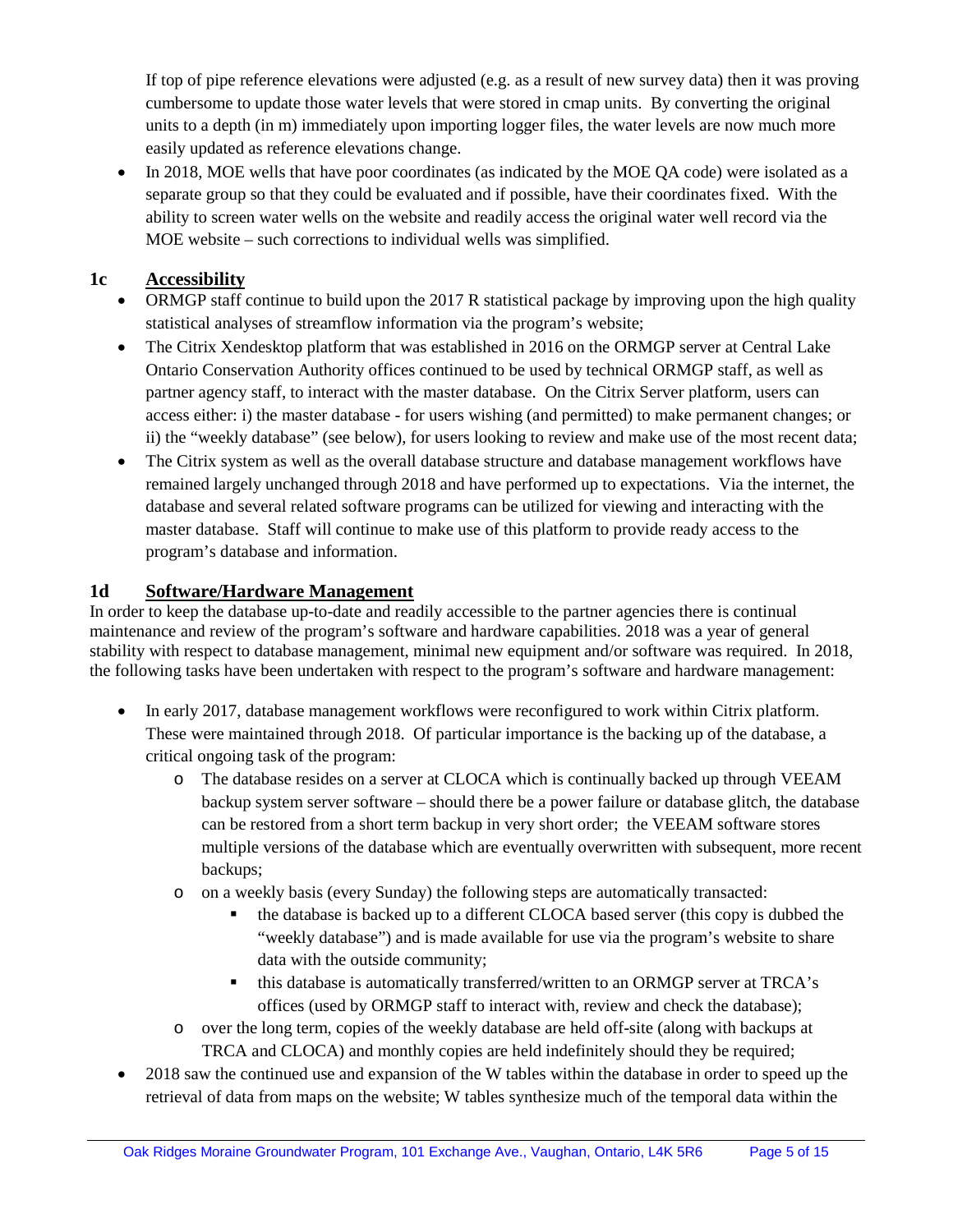database (e.g. min, max, avg. values) and are scripted/coded to refresh every weekend so that they are always providing up-to-date information to the website;

• To ensure partners have the ability at their own offices to use software products (e.g Viewlog, Sitefx, and others) to review/access/QA/evaluate their data held in the ORMGP database, a cut of each partner agency data set is distributed (in SQL and/or Access format) at least two times in 2018 (more often if needed/requested).

# **2. ANALYSIS & MODELLING**

The following initiatives were undertaken through 2018.

### **Technical Model Contributions**

Through 2018, in addition to the numerous analyses highlighted below, ORMGP staff continue to communicate with software developers to discuss modelling code, at a high technical level, and to provide input regarding suggested fixes and/or improvements to existing software codes (e.g. discussions continue to be held with the developers of GSFLOW, HydroGeoSphere, Deflt3DFM, Mike SHE, and GWVistas). Staff also continued to monitor and provide input to assist the Lake Ontario Collaborative Group with modelling considerations in Lake Ontario.

### **Durham Region Numerical Model Update**

In 2018 staff worked with Durham Region staff to prepare the Terms of Reference document for an update to the Regional Municipality of Durham numerical model. Subsequent to preparation of the Terms of Reference, ORMGP staff were then integrated into the Durham review and selection team to oversee the selection of the preferred consultant for this important Durham Region project.

### **Peel Region Numerical Model**

The Region of Peel was encouraged by program staff to renew and update the existing numerical modelling within Peel Region which for parts of the region dated back to 2007 (the "West Model"), and Peel staff agreed. In 2018 ORMGP worked with Region of Peel staff to prepare a technically sound Term of Reference document for circulation to consultants. The Terms of Reference was adjusted towards the end of the year to incorporate the modelling needs of CVC.

#### **Model Subcommittee**

The modelling subcommittee convened in 2018 to exchange ideas and techniques for enhancing numerical model use across the program study area.

#### **Yonge Street Aquifer**

In partnership with staff from the Geological Survey of Canada and York Region, a detailed analysis of the geology and hydrogeology of the Yonge Street Aquifer was finalized and published in the Canadian Journal of Earth Sciences (Gerber et al, 2018, "Conceptual hydrogeological model of the Yonge Street Aquifer, south-central Ontario: a glaciofluvial channel-fan setting").

### **Ecologically Significant Groundwater Recharge Areas – TRCA**

This project was undertaken with a goal of re-purposing source protection numerical models in the support of activities not related to the Drinking Water Source Protection Program and the Technical Rules that governed its original purpose and thus not previously undertaken using the original model. In the case of this ESGRA project, ORMGP was approached to assist with the delineation of Environmentally Significant Recharge Areas (ESGRAs) across the TRCA watershed area. ORMGP staff initially modified the York Tier 3 Source Protection (YT3) model to incorporate the entirety of the TRCA jurisdiction (i.e. expansion to the west to cover Mimico and Etobicoke Watersheds and to the east to incorporate part of the Lynde Creek Watershed in CLOCA's jurisdiction. This model is being referred to as the TRCA Expanded Groundwater Flow Model (TEGWFM). Once the model was expanded, the ESGRA delineation process as outlined by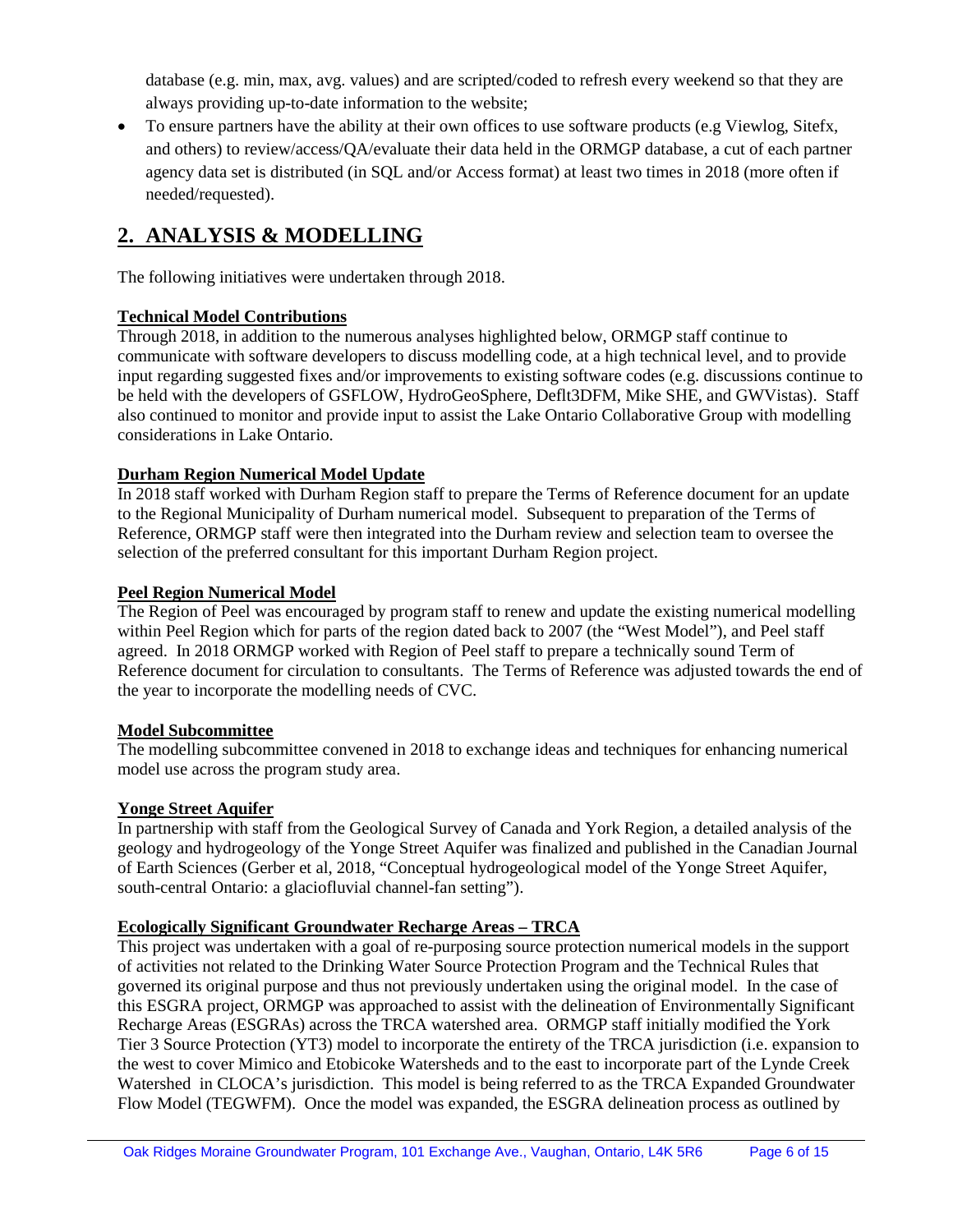Marchildon, et al (2015) ([https://oakridgeswater.ca/Journal%20Articles/Marchildon-et-al-2015-Methodology](https://oakridgeswater.ca/Journal%20Articles/Marchildon-et-al-2015-Methodology-for-ESGRAs.pdf)[for-ESGRAs.pdf\)](https://oakridgeswater.ca/Journal%20Articles/Marchildon-et-al-2015-Methodology-for-ESGRAs.pdf) was employed to delineate ESGRAs across the TRCA jurisdiction. In addition, while this work was being undertaken, the requirement outlined in the 2017 Growth Plan (MMAH, 2017) to delineate Significant Surface Water Contributing Areas (SSWCA) was also noted, and a similar particle tracking methodology was proposed for SSWCA delineation. This was also delivered as part of the exercise. TRCA staff are currently using various statistical analyses to arrive at final ESGRA delineation.

#### **Carruthers Creek Watershed Evaluation**

Similarly to the above initiative, this project was also undertaken with a goal of testing the re-purposing or deployment of numerical models in the support of activities not directly connected with source protection planning. In this case, as the Carruthers Watershed is being considered for further development and TRCA staff were interested in determining how five different development scenarios might change/impact groundwater recharge and eventual cold water discharges to Carruthers Creek and its contributing tributaries. The TEGWF model (see above) was used for this undertaking and proved to be a solid tool for exploring/testing the potential impacts on the natural flow system from differing development scenarios.

#### **Surface Water Analyses**

Through 2018 the surface water analysis package that is currently running on the program's website has been continually enhanced and refined. Different statistical analyses are available on the site and the data from Environment and Climate Change Canada's website is regularly being uploaded into the program's database. This ensures that statistical analyses and the database itself are up-to-date. Users continue to be able to select a stream gauge location and then undertake a wide variety of analyses of the data. The user is able to change the selection of the range of days for which any analysis will be undertaken and the statistics are updated dynamically as the date range is changed. Standard streamflow analyses such as baseflow separation, flow frequency analyses and trend analyses are all available on the website.

#### **Richmond Hill Analyses**

ORMGP staff have had considerable experience in the Richmond Hill area, in particular with the artesian conditions that naturally exist on the south slope of the Oak Ridges Moraine within the Town. This condition occurs as a result of the pinching out of the Oak Ridges Moraine aquifer sediments in moving from north to south as the elevation declines from the crest of the moraine. The Oak Ridges Aquifer pinches out between the overlying Halton Till and the underlying Newmarket Till. Wells or excavations that breech the upper confining Halton Till aquitard can lead to considerable groundwater problems that cost significant time and money to resolve. Through 2018, ORMGP staff have assisted Town and York Region staff to better delineate areas within the Town where proposed developments/excavations might result in 'unexpected' groundwater problems.

#### **Miscellaneous technical support**

**York**

- continued to assist in facilitating data migration from York database into the ORMGP Master database (import of 2018 water level, pumping and chemistry data);
- provided technical support for refinements to the York regional groundwater model;
- provided technical support on Richmond Hill flowing well and dewatering history.

**Peel**

- met with senior project management team to provide overview of program (March 2018);
- provided technical support in preparing Terms of Reference for Region-wide modelling;
- provided training to new co-op intern student;

#### **Durham**

- supported Region and Burnside staff to ensure migration of correct data into database;
- worked with Ross Hodgins (retired MOECC) to capture historical knowledge into the program's files;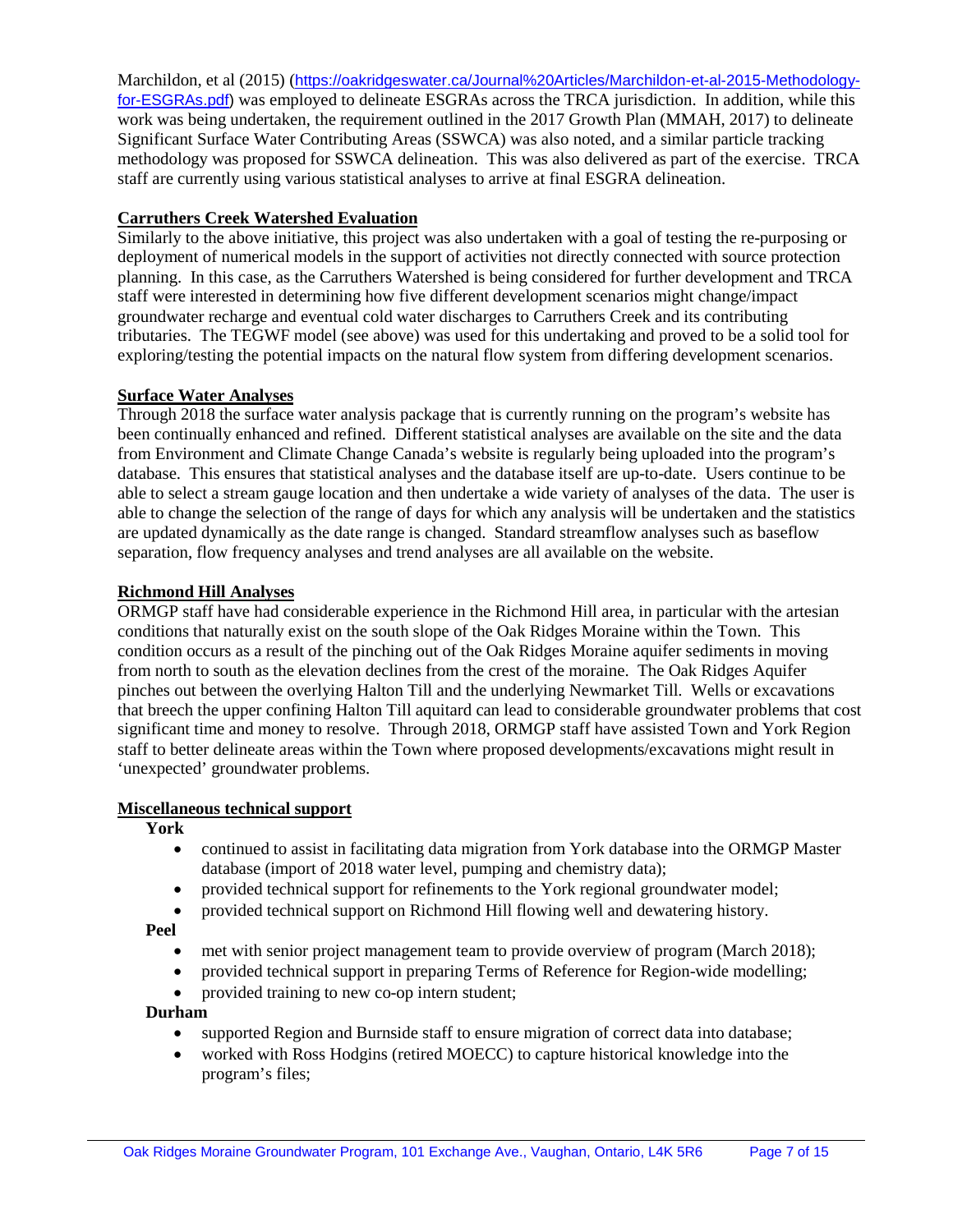- provided modelling support to ensure the emergency well replacement in Sunderland complied with DWSP Director's Technical Rules;
- checked Durham data within database to ensure consistency with data assembled by Region's consultant - imported and updated database through fall 2018 in preparation for future numerical modelling initiatives;
- provided technical assistance in preparing numerical update Terms of Reference and in helping with project start up with selected modeling consultants.

#### **Toronto**

- several meetings with City staff to coordinate path forward on Groundwater Strategy;
- met with, and trained four summer students on the program and on how to process consultant reports for library access through the program website;
- organized field trip for students to show geology/hydrogeology of Toronto area;
- attended a ½ day City of Toronto workshop with the development community to present website, provide on-site demonstrations of the Program's analysis system and offer access to data to assist them in making better land management decisions;

#### **TRCA**

- Supported staff by utilizing existing numerical models to delineate the ESGRAs across the TRCA jurisdiction;
- assisted with coordination of Geological Survey of Canada/University of Ottawa work to further analyse the Highway 407/Pickering BH (e.g. water sampling, geophysics, X-ray fluorescence spectrometry (pXRF), etc.);
- imported stream flow monitoring data into the database allowing all TRCA stations to have statistical analyses performed via the program website;
- provided technical modelling support to assess potential future development scenarios on the flow system within the Carruthers Watershed;
- assisted in adding new wells and importing of monitoring data into the program's database;
- presented the ORMGP website during international GIS day;
- provided technical review on TRCA's wetland modelling report;
- provided an overview of ORMGP to Environmental Assessment planners.

#### **LSRCA**

- provided technical support and advice on LID suitability project in the East Holland Watershed;
- reviewed modelling report of the East Holland Watershed;

#### **CLOCA**

• continued to provide technical support with respect to the Ontario Hydro facility in the Municipality of Clarington;

#### **CVC**

- assisted staff with a transport pathway pilot study intended to support source protection planning efforts by determining the aquifer of completion for all wells located within municipal well capture zones;
- updated the database to flag existing (or add to the database), and name appropriately, all municipal pumping wells in northerly communities of the Credit Watershed (e.g. Orangeville, Hillsburgh, Erin, etc.)
- provided cross-sections from the regional FEFLOW model;
- provided assistance with transferring the Erin-Hillsburgh numerical model;
- helped to identify all municipal pumping wells within the northern parts of the watershed;

#### **NVCA**

• provided assistance to staff in getting water level data organized and ready for import into the program database;

#### **ORCA**

• Provided assistance in developing the Terms of Reference for Norwood modelling to meet SWP requirements;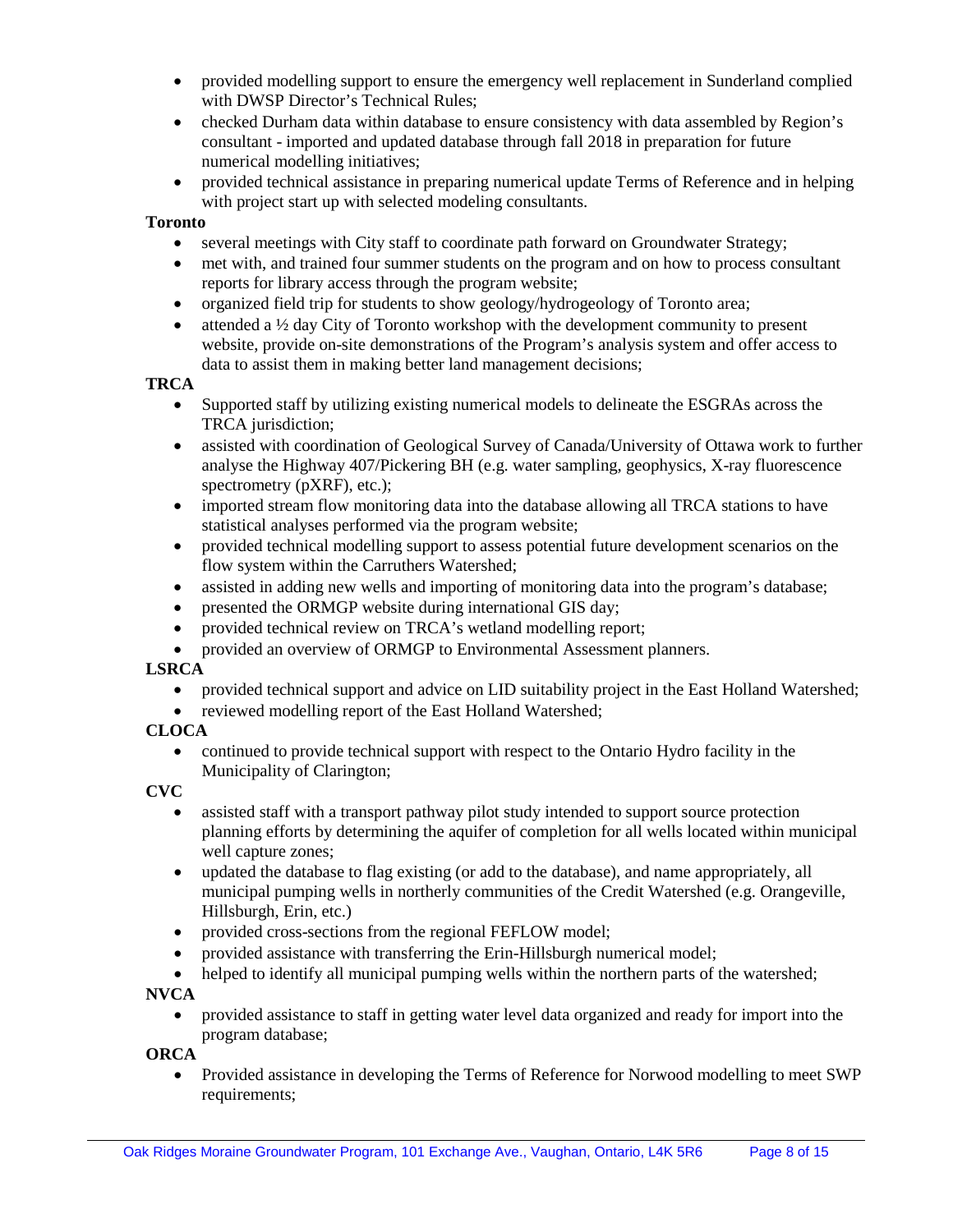# **3. OTHER PROGRAM INITIATIVES**

Over the course of 2018 a number of other initiatives also formed part of the overall work program.

Website – Arranged partnership agreements with consulting firms in early 2018 and maintained relationships through the year. At the end of 2018 there were seven consulting firms that had partnered with the ORMGP, and whose staff are now actively using the password protected side of the website. ORMGP staff track the number of logins to the site by each consultant partner and provide that information back to the consulting firm so they can assess the value received back to the company.

Through 2018 the partnership with GIS staff from Central Lake Ontario Conservation Authority (CLOCA) continued with a focus on enhancing the program's mapping section of the website. Enhancements to the Geocortex mapping tool on the website continue to improve the ability of users to efficiently explore the vast data and information sets assembled under the program.

In 2018, some of the more significant updates to the website included the following:

- addition of the characterization tool allowing users to characterize an area in terms of the surficial geology and land use;
- separation of climate stations to show active stations as a separate category from historical climate stations that are no longer active;
- to better transfer knowledge of the subsurface groundwater environment, the program began to collect information on sites that had provided difficult conditions in the past (e.g. sites that had flowing conditions, sites where permanent dewatering is now taking place, sites where groundwater quality has been impacted by salting practices, etc.). These "Groundwater Knowledge/Insight Locations" provide future practitioners with a snapshot of areas that might prove to be troublesome from a groundwater perspective.

**Report Library –** in 2018 the City of Toronto hired four summer students to assist in moving reports into the program database. As in previous years, in 2018 a student was retained for part of the summer to further assist in getting other miscellaneous reports and boreholes into the database. Additional work will be required to extract key borehole and water level data from these boreholes.

Also in 2018 we met with Hunter GIS staff and have arranged to acquire, for incorporation into the program library, a number of consultant reports that the company has assembled over the past several decades. This partnership should prove to be of significance given the large number of reports involved.

**Field Work** – Staff continue to monitor a suite of approximately 40 wells to help in characterizing specific hydrogeological settings that have been identified across the study area.

**Ontario Climate Advisory Committee** – as part of the task of considering the future use and updating of the available groundwater flow models across the program study area, staff continued to attend and contribute to this working group that advocates for best management practices in terms of collecting, managing and distributing climate information in Ontario.

**Standards Council of Canada** – Being recognized as leaders in environmental data management, the ORMGP was invited to attend the SCC's committee for climate data standards for managing climate information across Canada.

#### **Communications/Analyses**

In 2018 ORMGP staff were invited to present or meet with various external agencies on behalf of the partner agencies.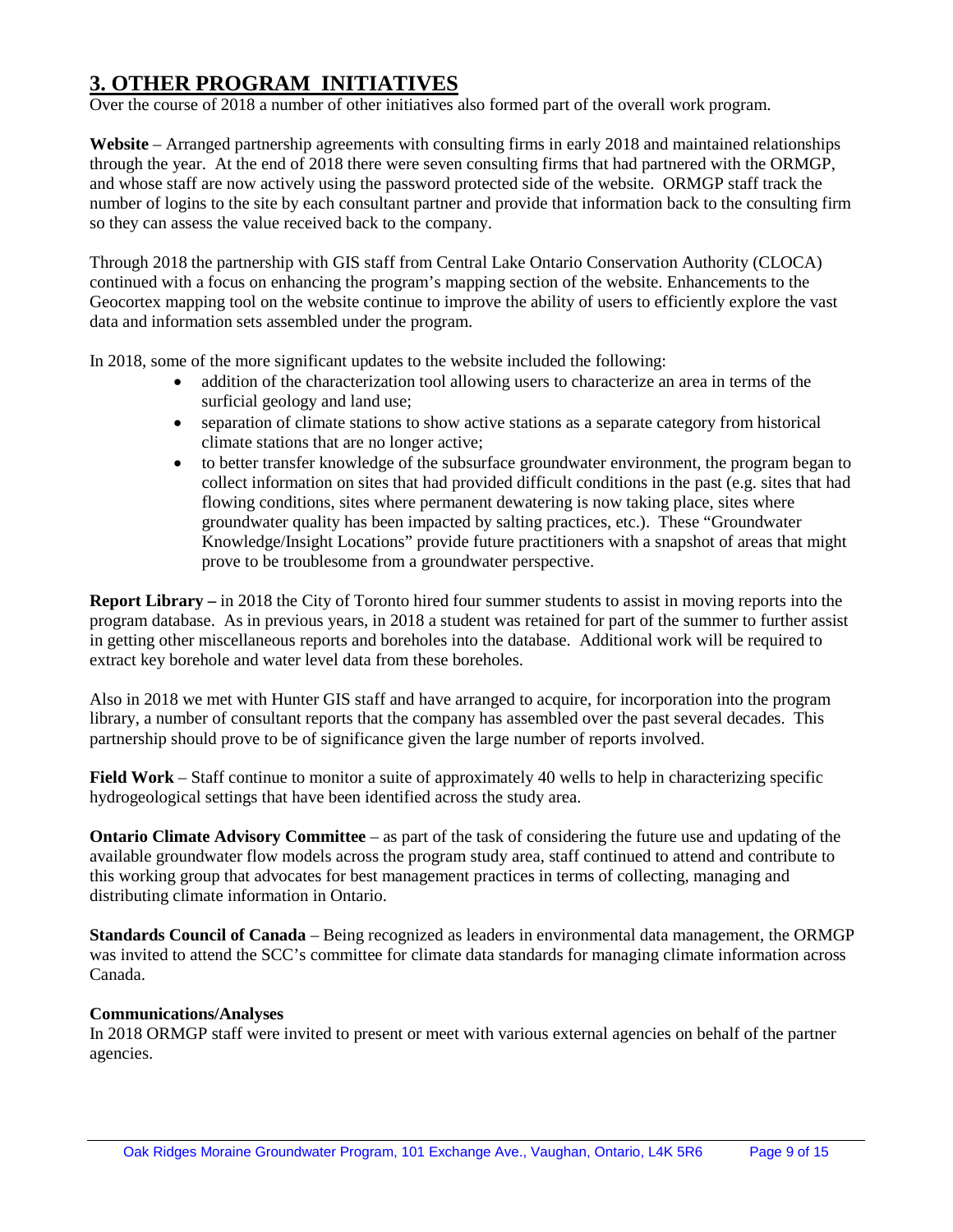- In January, presented to senior Ministry of the Environment staff from a wide number of divisions (e.g. Source Protection, GIS, Policy, Monitoring, etc.) on the program and the website that has been assembled to provide ready access to the public as well as to partner agencies;
- Chaired panel discussion on the Future of Source Water Protection Modelling at the annual Ontario Geological Survey (OGS)/Geological Survey of Canada (GSC)/Conservation Authority Open House held in February in Guelph, Ontario;
- Presented a website overview to the Conservation Authority Collaborative Information Sessions (CACIS) conference in May in Orillia, Ontario;
- Presented the ORMGP's numerical model management and custodianship program to the Ontario Water Works Association (OWWA) Source Protection Workshop in February;
- Presented a paper "Groundwater reporting and management an example from Ontario Canada" at the Resources for Future Generations Conference held in June in Vancouver, British Columbia;
- Continued to provide technical expertise and peer review to the Town of Richmond Hill regarding development proposals in sensitive area of artesian pressures on the flank of the Oak Ridges Moraine;
- In order to attract consulting partnerships to the program staff made presentations during 2018 at the following consulting companies: Cole Engineering, Burnside Environmental, exp, Azimuth Environmental, SLR Consulting, Groundwater Environmental Management Services (GEMS), Golder Associates, and Greenland International – most of these became Program partners or were already partners when the presentations were held;
- Staff were invited to attend and present at an International Joint Committee (IJC) meeting in Anne Arbour Michigan on "Great Lakes Surface and Ground Water Model Integration Review"
- Staff were invited to present ESGRA and SSWCA methodology to the Southern Ontario Stream Monitoring & Research Team (SOSMART) in November;
- Interactive day with Grade 4 students discussing water and geology (Pleasantville Public School, Richmond Hill);
- Provided a webinar overview of the program website to the Michigan Department of Natural Resources;
- Presented a Program update to the Greater Golden Horseshoe Conservation Authorities;
	- o Presented an overview of the program website to the Greenbelt Foundation.

# **4. BUDGET SUMMARY**

The four senior partners (City of Toronto, Regional Municipalities of York, Peel and Durham) each contributed \$175,000 in 2018 (Total of \$700,000). In addition, work undertaken in collaboration with SWP, resulted in some additional technical work (website development and model harmonization) being contributed to the program. The program's base expenses for the 2018 are summarized below; 2017 costs, as well as estimated 2019 base costs are also provided.

| <b>Program Component</b>         | 2017      | 2018      | $2019$ (est.) |
|----------------------------------|-----------|-----------|---------------|
| Staff Costs (Wages $+$ Benefits) | \$659,200 | \$659,500 | \$675,000     |
| $Office + Disbursements$         | \$61,500  | \$52,300  | \$55,000      |
| $Computer + Software$            | \$16,600  | \$35,500  | \$35,000      |
| Consultant/Services              | \$28,400  | \$21,200  | \$25,000      |
| Administration                   | \$12,900  | \$16,500  | \$15,000      |
| <b>Total</b>                     | 809,000   | \$785,000 | \$805,000     |

The program was completed within an acceptable budget in 2018. With the additional funds obtained through the consultant revenues for website access, and with carryover amounts from previous source protection related work, there is accommodation within the program budget to cover the excess expenditures over revenues for 2018 and 2019. Therefore no budget increase has been requested for 2019. This will be reviewed for 2020.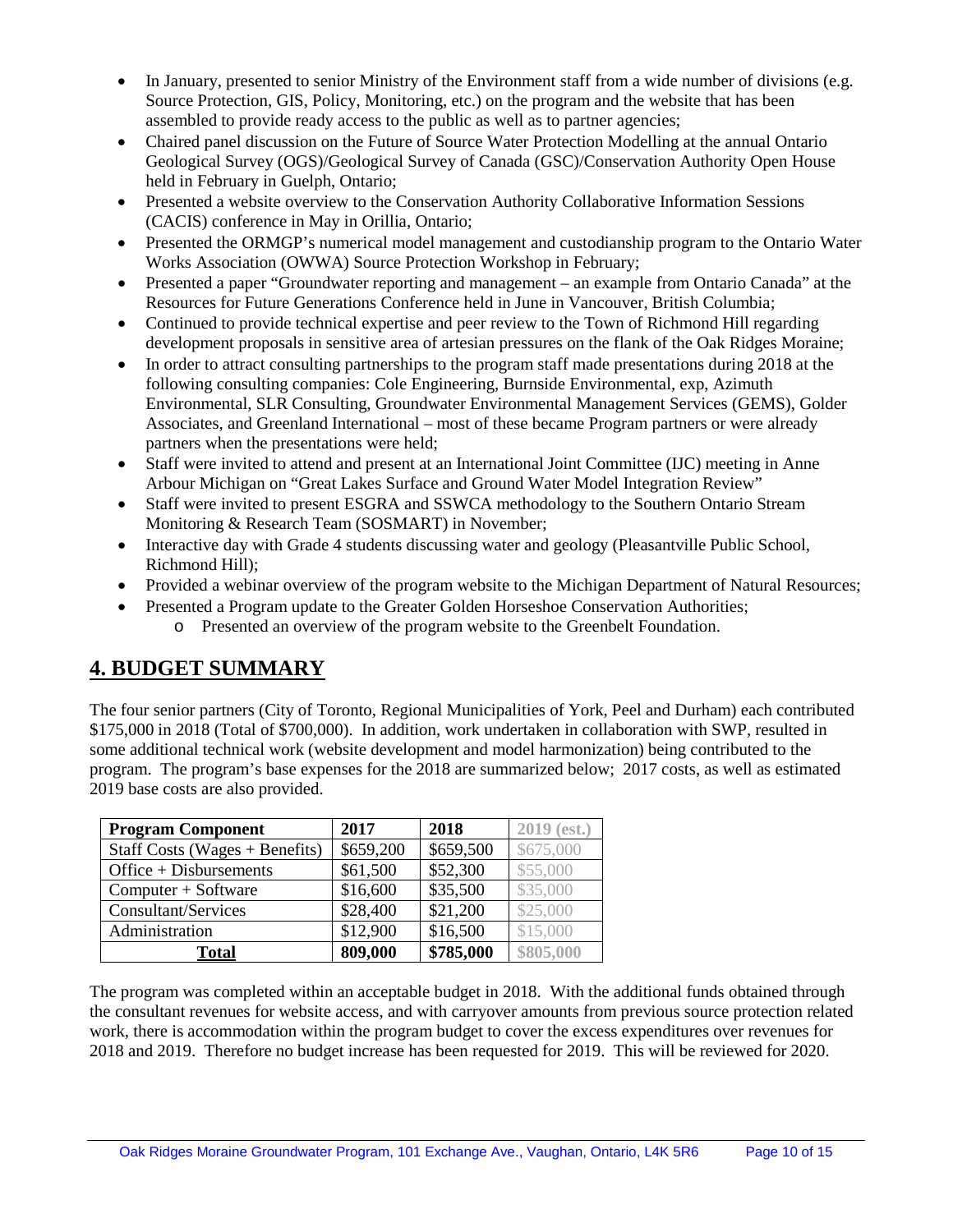# **2019 WORK PLAN – ONGOING/UPCOMING TASKS**

# **1. DATABASE RELATED**

#### **Task 1.1 – Report Library Capture**

In 2019 program staff will be working with Hunter GIS staff to input additional reports into the library. The reports cover a broad geographic range and will help to infill many areas where no previous work has yet been made available.

- **Benefits:** Improved access to subsurface information across program area.
- **Estimated Timeline:** Ongoing through 2019.

#### **Task 1.2 – Fostering and Enhancement of Consultant Partnerships**

Over the course of 2019 staff will continue to monitor external partner agency use of the program website and encourage further use of the site. Tracking of consultant use has shown disparity in the utilization of the website by different consultants. Staff will be investigating means of increasing traffic to the website and encouraging existing users to provide feedback, especially should they find erroneous data. Staff will also be encouraging other companies to join the partnership.

- **Benefits:** This task will help to ensure that consultant partners are engaged in the program in a meaningful way, allowing them to contribute to make the information and data sets more useful and accurate in going forward to improve water-related decision making.
- **Estimated Timeline:** Ongoing through 2019.

#### **Task 1.3 – Knowledge Management Capture**

In 2018 a new Location Type "Groundwater Knowledge/Insight" was added to the database with the goal of transferring key groundwater knowledge from the past to current and future groundwater practitioners. In 2019 work will continue in this regard as more stories/lessons are captured and added to the website. The intent of these new locations is to capture stories/information that might have significant bearing on future groundwater practitioners (e.g., flowing conditions, buried valleys, areas of poor water quality, etc.).

- **Benefits:** This exercise builds on the types of data and knowledge capture activities that are already undertaken through the program. To date, the type of information collated into these locations is either not found in any of the ORMGP library reports, or the information is not readily apparent without detailed reading and review of many specific reports. Having a mapped layer of such 'cautionary locales' where a synthesized story is readily available via the ORMGP website benefits the overall understanding of water resources across the study area.
- **Estimated Timeline:** Ongoing through 2019.

#### **Task 1.4 – Updated Version of Database**

In 2019 staff are working on an updated database release, which, along with other smaller changes/updates, includes two significant changes in how specific tasks are accomplished within the database. Several years ago, in order to better keep track of how X/Y coordinates and elevations were changing over time within the database, staff added two tables to the database (D\_Location\_Elev\_History and D\_Location\_Coord\_History) to better track how locations might be corrected/updated through time. Because these changes were tracked independently staff were finding it difficult at times to determine whether a particular elevation change was linked to a coordinate update or to a new survey of the location for example. This was important in determining whether all of the elevation data tied to a particular location (i.e., geological layers and picks elevations, water level measurement and water found elevations, etc.) was indeed processed and correct. In 2019 it is proposed that these two "History" tables will be brought together so that database users will know specifically for each location the coordinate and elevation changes that have taken place over time. At the same time staff will be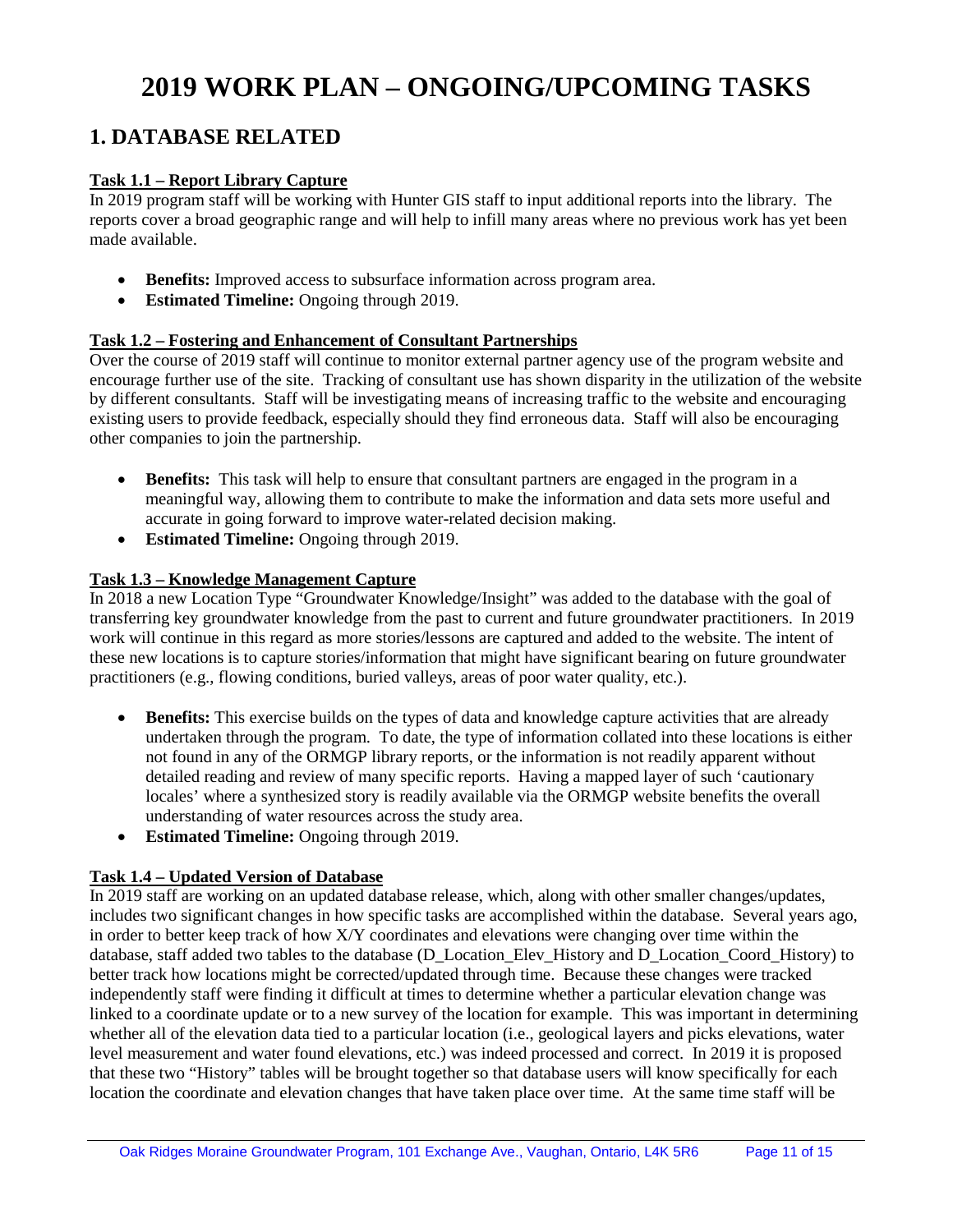examining the storage of elevation data within the database itself. It might prove more reliable to simply store all database records in units of depth and then undertake conversions to elevation only when data is processed for export to the website etc. This task has to be coordinated with key software that staff are using including Sitefx and Viewlog.

- **Benefits:** This task will provide for improved management of coordinate and elevation changes within the database as well as improved management of elevation related data within the database.
- **Estimated Timeline:** Fall 2019.

#### **Task 1.5 - Improved migration of consultant data into the database**

In 2018 staff made progress on this front by: i) providing a form for clients of our partner consultant firms to sign that would allow the consulting firm to provide project specific data, information, and/or reports back to the program; and ii) by providing data entry templates/forms (for BHs, water levels, water quality, etc.) to partner agencies so that they can include them in Terms of Reference documents for subsurface and or groundwater investigations. In 2019 staff will work more closely with partner agencies to ensure greater adoption of these forms into Terms of Reference and contract documents that will explicitly require the use of ORMGP templates as a requirement of winning any particular groundwater related project. Staff will also work to ensure that successful consultants are aware that reports submitted back to partner agencies will be uploaded into the program library.

- **Benefits**: It would be beneficial to all agencies if consultants could readily transfer collected information directly via standard templates that would facilitate importing of data into the database.
- **Estimated Timeline**: Ongoing through 2019.

#### **Task 1.5 - Continued improvement and expansion to the database**

The database is now about 70 gigabytes in size and continues to grow as new information is appended. Up-todate climate and streamflow data are regularly acquired from Environment and Climate Change Canada and input to the database. Providing updates are made available from the Province (there have been no provincial updates available for release since several months prior to last year's Provincial election), both the WWIS and PTTW will be updated in 2019. Data from various partner agencies will continue to be imported into the database.

- **Benefits**: Improved data quality and additional data input to the database will enhance any work undertaken in the ORMGP area, whether it is in support of development, construction activities, or other.
- **Estimated Timeline:** Ongoing through 2019.

# **2. WEBSITE, ANALYSIS & NUMERICAL MODEL RELATED**

Key initiatives planned for 2019 relate to communication and outreach and will focus on continued enhancement of the program's website to deliver data, information and knowledge in an easily accessible manner. Over 2019, the goal for the website is to build upon earlier successes by offering newer and better ways to access, view and analyze data, all to benefit partner agency staff. Staff will continue to explore additional statistical options that SQL 2016 presents in terms of its linkage with the "R" statistical software package (additional charts, graphs, etc.). The technical content currently available on the website will be enhanced by providing additional insight pieces that succinctly summarize different hydrogeological analyses that have made effective use of the vast store of data in the database. A prominent goal of the program's website continues to be to reduce the need for extensive knowledge regarding how to use various individual specialized software packages (e.g. Sitefx, GIS, SQL Management Studio).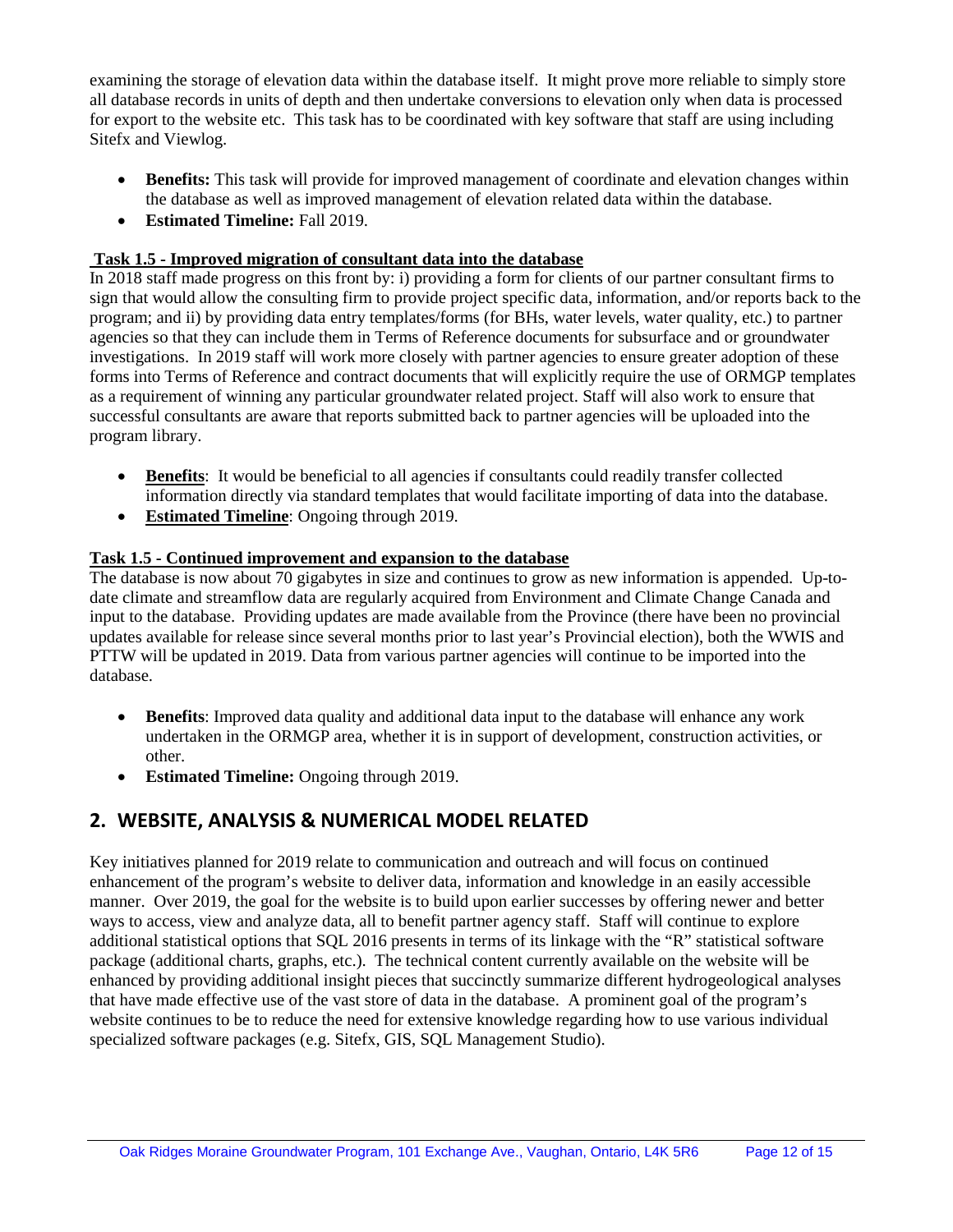#### **Task 2.1 - Model Harmonization**

With some 70 numerical models having been generated across the geographical study area of the program, staff continue to work towards a single "authoritative" geological framework across the study area by incorporating insights from these models. The work involves incorporating new well/geological data as well as examining the interpretations from existing numerical models to re-build a revised geological framework. The work will also take advantage of the ongoing numerical modelling in Durham and Peel where the geological layering is being refined/adjusted as part of the model update projects.

- **Benefits:** This task will consolidate the many numerical model geological frameworks as well as new data into an "authoritative" set of surfaces that will extend across the entirety of the Oak Ridges Moraine study area. For each agency, this will continue to prove to be a significant benefit in that they can confidently provide a set of information and interpretive layers to any ongoing capital works project that involves subsurface excavation or tunneling. When provided to consultants, the set of layers allows for all parties (including staff and consultants working in adjacent agencies) to speak with a common language when referring to the subsurface stratigraphy.
- **Estimated Timeline:** Ongoing through 2019

#### **Task 2.2 - Mapping of Known Groundwater Problem Areas**

In 2018 the mapping of areas with upward hydraulic gradients and artesian conditions were mapped across the Town of Richmond Hill. In 2019 it is proposed that this mapping be extended to cover a broader area. There has been an indication from partner agencies that this kind of mapping would be beneficial within Peel Region and staff will be looking to expand the current mapping towards the west. It should be noted that there was a significant amount of data and expertise within Richmond Hill which facilitated the mapping. Even though a wealth of information exists within the program information and analysis system, the mapping might prove less accurate in other areas. Regardless, such mapping will still prove beneficial in delineating areas where concerning subsurface conditions might be expected. These can then be factored into consideration for construction/infrastructure projects.

- **Benefits:** By having an understanding of subsurface conditions prior to project commencement, partner agency staff (both consultants and government) can provide preliminary knowledge regarding overall project cost and necessary efforts. Such regional maps can provide a screening tool prior to the detailed work necessary for project design.
- **Estimated Timeline:** Summer 2019.

#### **Task 2.3 – Investigation into Online Model Executables**

There has been an interest in ensuring that the numerical models developed over recent years are made available for more widespread use than is currently the case. A possible solution is to develop on-line executables (e.g., input pumping rate, location, and aquifer – model run would return drawdown at a municipal well; run particle tracking routines, etc.) that would allow for non-modelers to gain insights from models for various water management decision-making and quickly assess potential impacts to their water supply.

- **Benefits:** Such tools would allow for technical staff from partner agencies to gain insights from already constructed models thus extending the benefit of the models into the future.
- **Estimated Timeline:** Initial application/tool fall 2019.

#### **Task 2.4 –Website Metadata**

As more practitioners from consultants and partner agencies visit and make use of the website, there is a need to provide additional information as to how specific maps, datasets, layers, analyses tools have been developed. In 2018 staff began to collate metadata regarding specific components of the website. This will continue in 2019 with the goal of having metadata descriptions for all parts of the website by year end.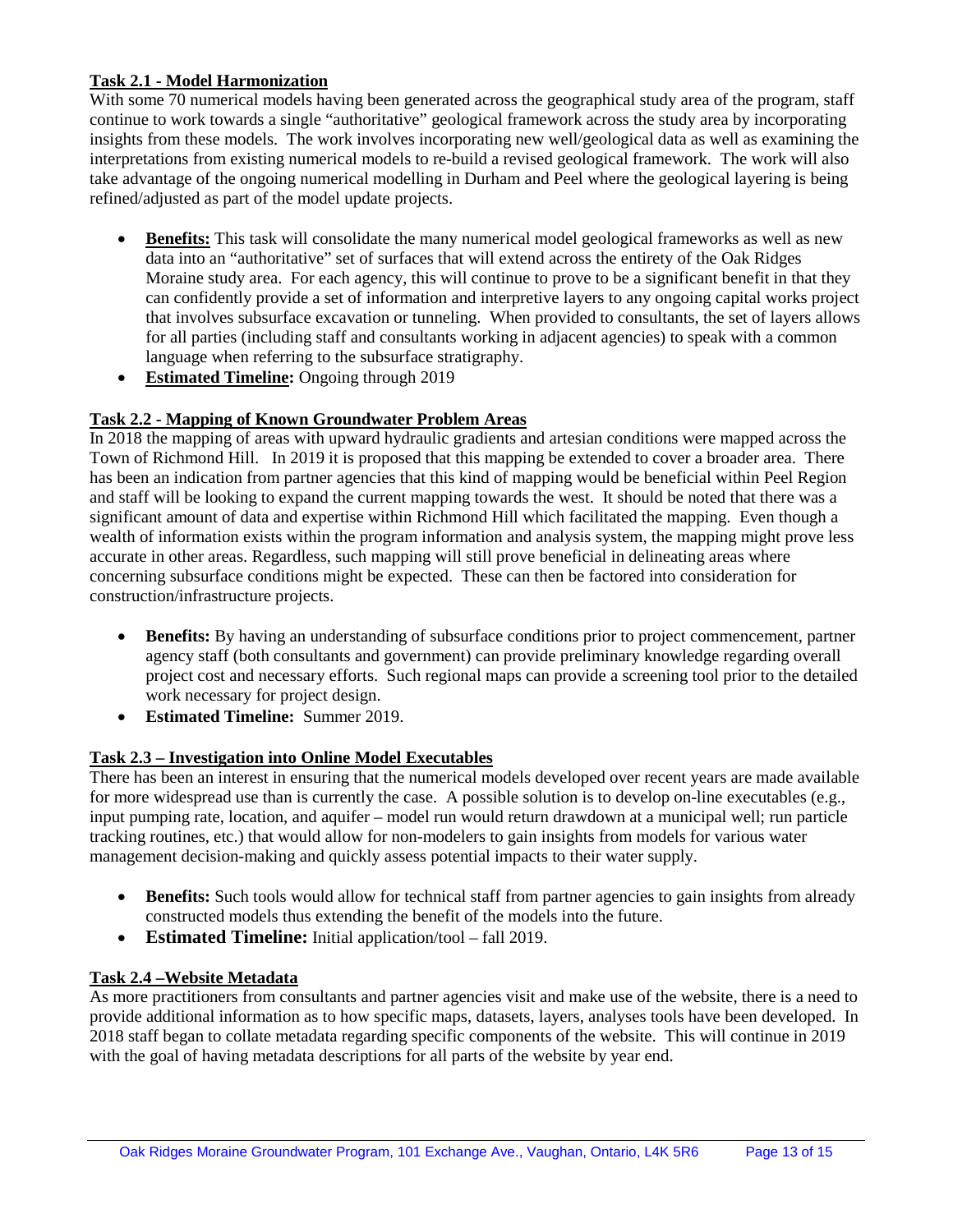- **Benefits:** having metadata available on the website will allow users to see how specific maps, analyses, etc. that are available on the website were created. This will provide additional confidence and support to website users such that they are more reliant on using the website's products.
- **Estimated Timeline:** Winter 2019

#### **Task 2.5 – Ongoing Website Improvement**

In addition to the mapping section of the website, there is a considerable amount of scientific and background information available over several dozen web pages. This information is not often made use of by visitors to the website. Over the course of 2019 the website will be modernized to take advantage of newer web formats (e.g. story books, better graphics, newer templates, etc.).

- **Benefits:** Fresher modern look to website that will attract users to view and learn more about the ORMGP and its products.
- **Estimated Timeline:** Changes to start in summer 2019.

#### **Task 2.6 – Website Database Access**

In order to make more effective use of the program's database, staff will continue to explore ways to provide users with more direct access to the database, and in particular the "Views" since they succinctly synthesize much of the information within the database. It is proposed that access be provided through a searchable mapping interface as well as through direct tables.

- **Benefits**: having on-line access to the database will allow practitioners from partner agencies to show and search for information while at meetings away from the office. This capability will allow outside agencies (e.g. consultants, environmental groups, provincial agencies, etc.) to gain an understanding as to the comprehensive nature and magnitude of the database and foster an appreciation as to how it can change work patterns at many agencies across the study area.
- **Estimated Timeline**: Summer 2019.

#### **Task 2.7 – Enhanced/New Mapping Tools**

As the website is used by staff from various public and private sector agencies, we will be seeking input and ideas for improving upon the maps and tools currently available on the website. Through 2019 staff will be working to develop a number of additional tools including the following:

#### • **Updated Water Budget Tool**

The website currently holds a water budget tool that allows for users to select an area of interest and run a water budget analysis. Over 2019 work will be ongoing to update and refine the water budget tool. The most significant change will be the conveyance to the user of the uncertainty involved in the main water budget components (recharge, Runoff, ET, precipitation). The water budget model will be run 100s of times with slightly modified input parameters to derive a suite of ensemble model results that will reflect all reasonable model runs. At each cell, when the user clicks on the cell they will be able to see, (for that cell) a monthly-average bar graph displaying the maximum and minimum of expected model results (e.g. recharge). Gaining an appreciation for the uncertainty associated with the water budget components will allow practitioners to reflect more reasonable estimates when providing water budget numbers and will give model reviewers an acceptable range of water budget components when reviewing development proposals.

#### • **"Clip and Ship" or File Export Tool**

Staff will work to develop a tool that will allow users to clip layers and data from the website into an exportable package that can then be used external from the ORMGP website. The exported layers could be used for a number of purposes, for example to create cross-sections or to build localized numerical models.